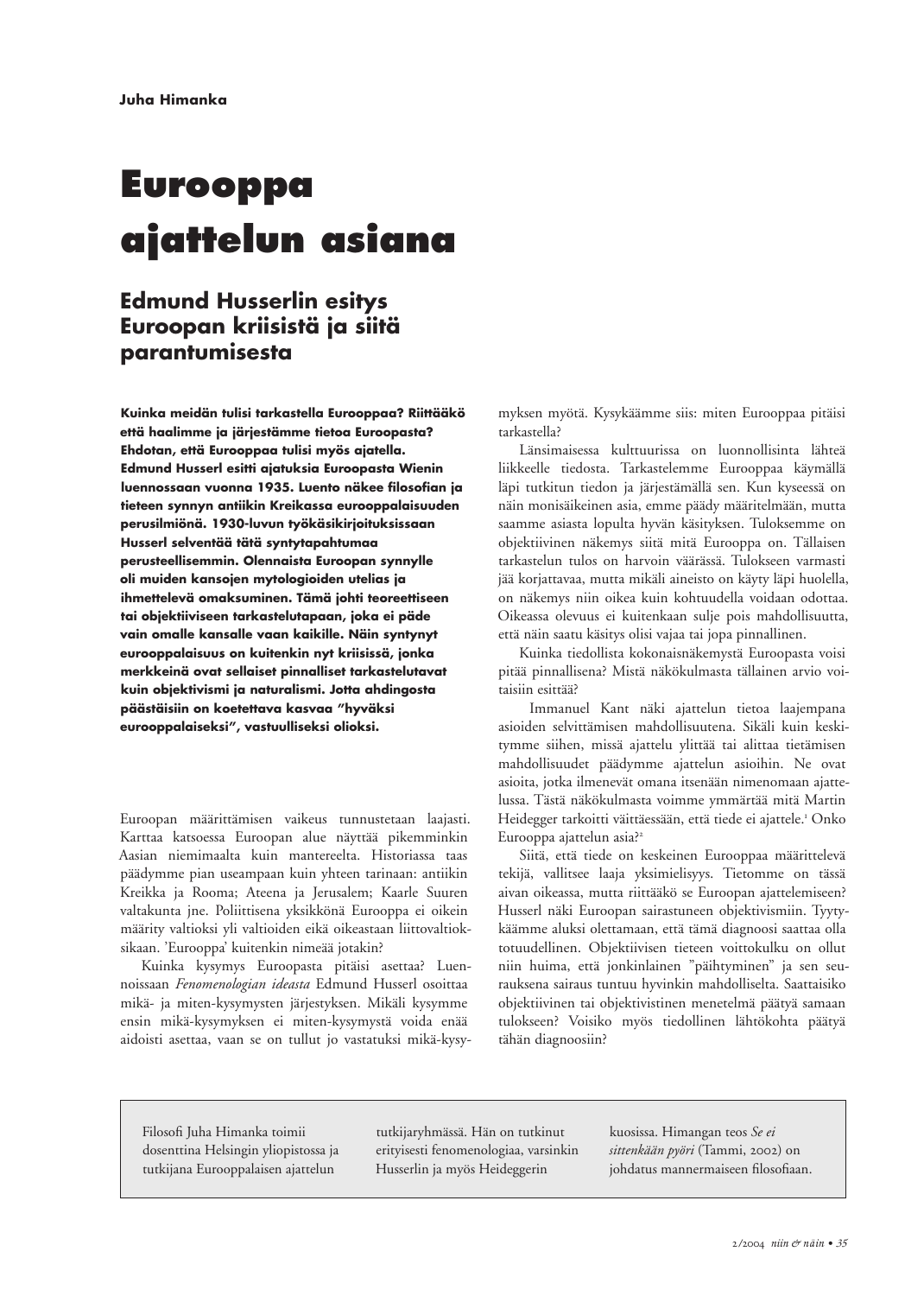

Jukka Korkeila, nimetön, 42x60 cm, lyijykynä paperille, 2001, courtesy galerie Anhava

Koska tiede korjaa tiedon ongelmia karsien subjektin satunnaisuutta kehittyen näin yhä objektiivisemmaksi, sen on vaikea nähdä itse tässä objektivoinnissa ongelmaa. Husserlin mukaan juuri tämän objektiivisuuden löytyminen oli Euroopalle ratkaiseva ilmiö. Tällaisena ilmiönä, joka alkaa tieteen myötä, Eurooppa ei ole selvitettävissä loppuun saakka pelkän tiedon välinein. Jotta objektiivinen näkökulma itsessään eivätkä vain sen tulokset saadaan esiin, on meidän siirryttävä ajatteluun. Eurooppa on ajattelun asia.

Edeltävä tarkastelu voidaan esittää myös seuraavasti:

I. Eurooppa syntyi, kun löydettiin objektiivinen tarkastelutapa. (Tästä lisää myöhemmin.)

2. Jotta tällaisen tarkastelun synty voidaan nähdä ja ymmärtää, on tarkastelun lähtökohdan oltava laajempi, ulotuttava tuloksesta tämän tuloksen muodostumiseen. 3. Jotta voisimme ymmärtää Euroopan perusilmiön, meidän on siirryttävä ajatteluun.

Asia voidaan esittää myös toisen Euroopan ajattelijan, Friedrich Nietzschen johdolla. Nietzschelle eurooppalaisuus on tieteen perusennakkoluulo.<sup>3</sup> Yleisestä tehokkuudestaan huolimatta tiede ei saa otetta tästä sitä edeltävästä. Siksi onkin siirryttävä ajatteluun.

#### Euroopan sairaus

Husserl kirjoitti Euroopasta tai länsimaisuudesta lähinnä viimeisinä vuosinaan. Kuuluisin asiaan keskittyvä kirjoitus on Wienin esitelmä "Die Krisis des europäischen Menschentums und die Philosophie" (Eurooppalaisen ihmisyyden kriisi ja filosofia) vuodelta 1935.<sup>4</sup> Ohjemallisen esitelmän filosofiset lähtökohdat avautuvat tuon ajan työkäsikirjoituksissa, joita julkaistiin 1993 Husserlianan niteessä XXIX.

Wienin esitelmän taustalla on juutalaissukuisen Husserlin ymmärrettävä huoli Euroopan ja Saksan tilanteesta 1930-luvun puolivälissä. Esitelmän aluksi Husserl toteaa Euroopan kansojen olevan sairaita. Sairauden diagnoosi alkaa hengen (Geist) ja luonnon (Natur) erottamisella. Vaikka tieteen keskeiset muodot käsittelevät eritoten luontoa, on tiede toimintana kuitenkin henkistä. Tällainen tieteellinen henkinen toiminta on erityistä Euroopalle. Henkisten asioiden selvittämisessä on olennaista perehtyä historiaan. Juuri historia yhdistää eurooppalaiset yhdeksi hengeksi.

Husserl määrittää Euroopan hengen syntypaikaksi antiikin Kreikan. Kreikassa syntyi erityinen mytologiasta ja uskonnosta erottuva tarkastelutapa, jota Husserl kutsuu filosofiaksi. Filosofialle tai tieteelle erityistä on, että se kattaa kaiken ja pätee kaikille. Husserl kuvaa tieteen ja filosofian syntyä tarkemmin myöhäisissä työkäsikirjoituksissaan.5

Asiat ilmenevät meille miten milloinkin. Eläessämme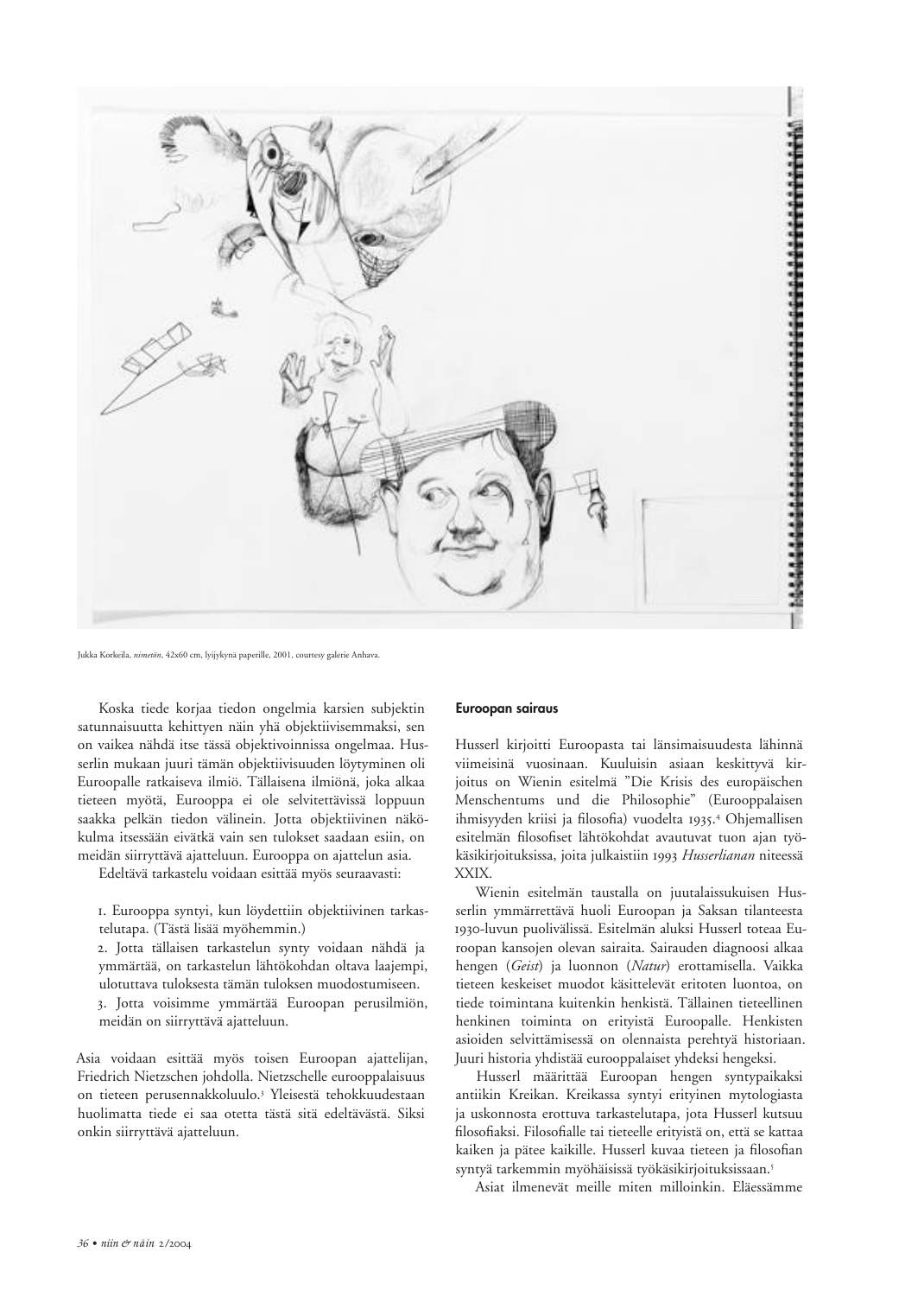ihmisyhteisössä opimme löytämään ilmenemisestä samankaltaisuuksia, päädymme yksimielisyyteen ilmiöistä. Tämä vastavuoroinen ja jokapäiväinen sovittuminen on kuitenkin vielä käytännöllistä, eikä sinänsä johda objektiivisen ajattelutavan läpimurtoon. Uuteen, teoreettiseen tarkasteluun voidaan päästä vasta kun näin muodostuneet kokonaisuudet, kansat tai heimot päätyvät tekemisiin keskenään. Erilaisten kotimaailmojen (Heimwelt) kohtaaminen saattaa johtaa näkemykseen yhdestä maailmasta, (kosmos).<sup>6</sup> Jotta tämä korkeampi taso saavutettaisiin ja mielipiteistä (doksa) siirryttäisiin tietoon (epistêmê), on kohtaamisen oltava eritvislaatuinen.

Vaikka kreikan taidottomia nimitettiin antiikissa barbaareiksi, otettiin vieraan kulttuurit ja niiden myytit vakavasti. Tämä vieraan ymmärtäminen vieraana eikä omien myyttien jatkeena kääntyi erityiseksi motivaatioksi, jota ajoi yleinen uteliaisuus ja ihmettely (thaumazein). Näin perinteiset tottumukset ja sitoumukset ylitettiin ja saavutettiin uusi asiallisuuden taso. Löydetään kaikille yhteinen maailma ja huomataan, että "ne tosiaankin ovat sama Aurinko, sama Kuu, sama Maa ja sama meri, jotka mytologisoidaan niin eri tavoin eri kansojen ja eri perinteiden piirissä".7 Yleisesti ja kaikille pätevä tarkastelu, teoria syntyi.

Tämä filosofian ja tieteen synty on Husserlille Euroopan alkuilmiö (Urphänomen). Husserl summaa:

"Näin [...] on osoitettu se historiallinen motivaatio, joka tekee ymmärrettäväksi, kuinka muutama kreikkalainen omituinen ihminen [Sonderling] saattoi saattaa alkuun muutoksen inhimillisessä olemassaolossa ja ihmisen koko kulttuurielämässä."<sup>8</sup>

Husserl jatkaa tämän muutoksen alkaneen omasta kansasta, Kreikasta ja siirtyneen sitten naapurikansoihin. Tästä Husserl ottaa askeleen Euroopan yhteisyyteen:

"Mutta nyt on nähtävissä myös, että tästä saattoi syntyä aivan uudenlainen ylikansallisuus. Tarkoitan luonnollisesti Euroopan henkistä hahmoa [Gestalt]."

Husserlin askeleet olivat seuraavat:

I. Eurooppalaisuus on henkinen asia.

2. Henkisiä asioita tarkastellaan historiallisesti.

3. Historiallisesti eurooppalaisuus syntyi muutaman oudosti käyttäytyvän kreikkalaisen löytäessä filosofian.

4. Näin tavoitettiin objektiivinen ja teoreettinen tarkastelu, jonka tulokset eivät päde vain omalle kansalle vaan kaikille.

Husserlin esitelmän varsinainen aihe on eurooppalaisen tieteen kriisi. Tuohon aikaan tällaisesta kriisistä puhuttiin laajemminkin. Husserl yhtyy näkemykseen, että kriisin syy on harhautunut järkiperäisyys. Missä Husserl sitten näkee tämän harhautumisen tapahtuneen?

Husserlin mukaan järkiperäisyys pahenee yksipuolistuessaan. Nykytieteen yksipuolisuutta Husserl hahmottelee sen pinnallisuutena tai naiiviutena. Peruspiirre tässä pinnallisuudessa on usko itsenäiseen objektiivisuuteen. Vaikka Kreikassa tavoitettu teoreettinen tarkastelu pätee kaikille, tästä ei seuraa, että se pätisi ei-kenelläkään, että subjekti

»Kriisiä on Husserlin mukaan olennaista selvittää filosofisesti. Tällainen selvitys johtaa hahmotukseen objektiivisen tai teoreettisen tarkastelutavan syntymisestä antiikissa. Näin selkiytyy kuinka tuo lähtökohta on johtanut meidät pinnallistumiseen. Tämä pinnallisuus näkyy vahvimmin naturalismissa ja objektivismissa. Aivan esitelmän lopuksi Husserl kääntyy vielä mahdollisuuksiin selvitä tästä nykyisestä ahdingosta, kapeaksi juuttuneesta ajattelusta.

Husserl näkee edessään kaksi mahdollisuutta. Ensimmäisessä Eurooppa etääntyy edelleen omasta järkevästä ja elävästä merkityksestään. Näin Eurooppa kääntyy vihamieliseksi henkeään kohtaan ja vajoaa barbariaan. Toisessa vaihtoehdossa Euroopan henki synnytetään uudestaan ja järjen sankaritekona naturalismi nujerretaan lopullisesti.»

poistuisi näyttämöltä.<sup>9</sup> Teoreettinen kuvauskin todellistuu aina jollekin. Vahva keskittyminen objektiiviseen jättää tämän kuitenkin ohittamattoman subjektiivisen varjoon. Fenomenologiallaan Husserl pyrki valaisemaan tuota varjoa.

Kun se varsinainen kokemus, joka liittää meidät objektiivisiin tarkasteluihin, sivuutetaan päädytään tieteen kriisiin. Husserl havainnollistaa tätä seuraavasti:

"Einsteinin mullistavat löydöt käsittelevät niitä kaavoja, joissa idealisoitu ja pinnallisen [naiv] objektivoitu physis<sup>10</sup> esitetään. Mutta siitä kuinka kaavat ylipäänsä, kuinka matemaattinen objektivointi ylipäänsä saavat merkityksensä elämän esiperustalta [Untergrund] ja havaitusta [anschaulichen] ympäristöstä, siitä emme tässä koe mitään. Näin ollen Einstein ei muokkaa sitä tilaa eikä sitä aikaa, jossa elävä elämämme tapahtuu." (343)

Husserlin tarkoitus ei ole väheksyä Einsteinin tai luonnontieteen saavutuksia: "Matemaattinen luonnontiede [...] on saavutuksena inhimillisen hengen riemuvoitto." (343) Husserl kuitenkin uskaltautuu kysymään nykytieteen suhdetta elämäämme ja kokemuksiimme.

Husserlin näkökannalta on selvää, että "matemaattinen luonnontiede on läpeensä suhteellista" (343). Tällä hän tarkoittaa, että millään luonnontieteen tuloksella ei ole mieltä, ennen kuin se nähdään suhteessa tietoisuuteen, ennen kuin asia ilmenee todellistumisessaan. Tätä tietoisuutta itseään, johon objektiivisen tieteen mielekkyys lopulta nojaa, ei voi tutkia objektiivisesti (345). Näin objektiivisten tieteiden ytimeen muodostuu aukko. Husserlin ratkaisuehdotus tämän tilanteeseen on toisenlainen tiede, joka ei sorru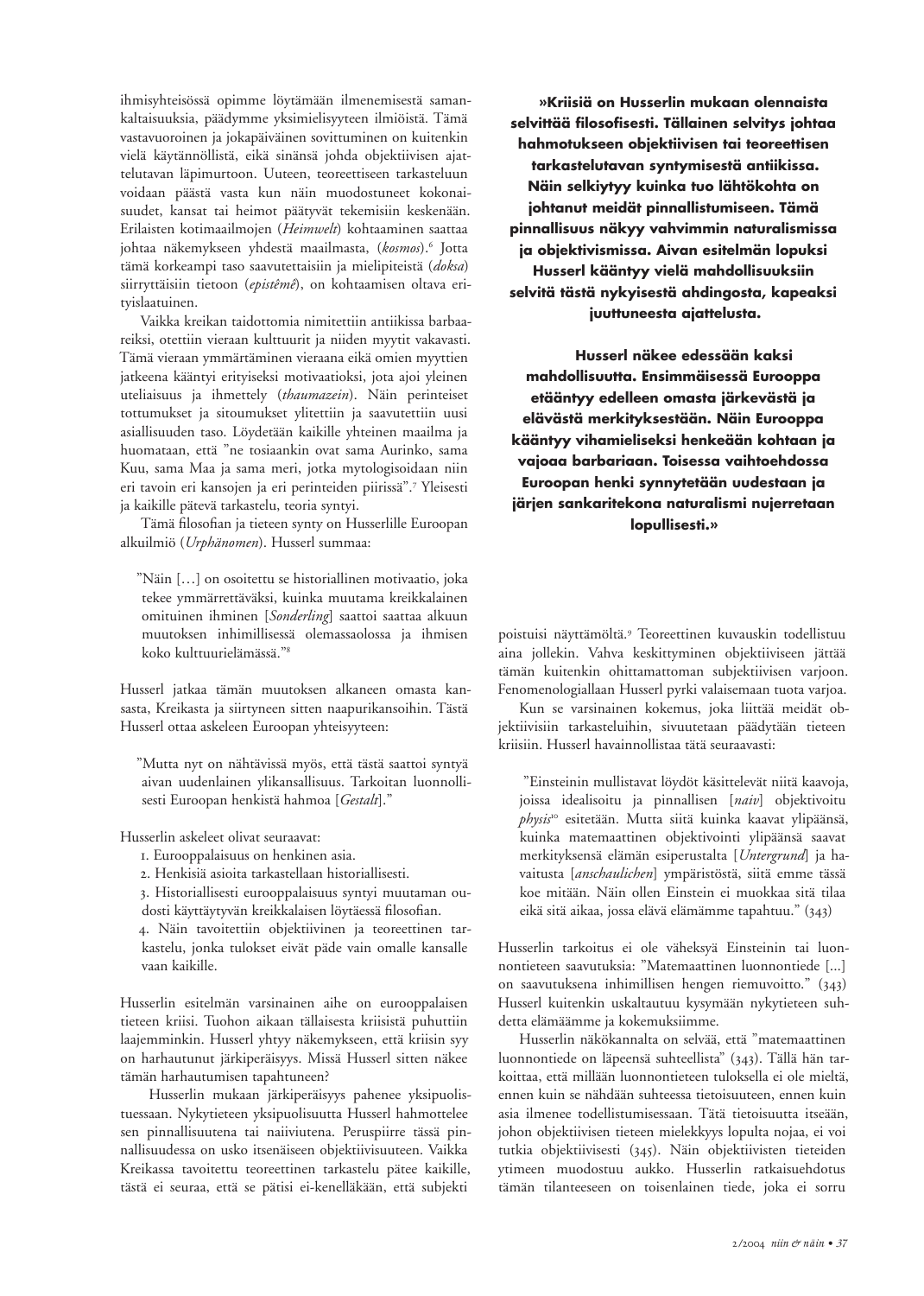naiiviin objektivointiin vaan ottaa huomioon tietoisuuden erityislaatuisuuden tutkimuskohteena. Husserl nimitti tätä tiedettä tai pikemminkin ankaraa tiedettä fenomenologiaksi.

## Uuteen renessanssiin

Wienin-esitelmä päättyy lyhyeen osioon, jossa Husserl ensin kertaa esitelmän pääsisällön. Esitelmän lähtökohta oli eurooppalaisuuden kriisi. Tämä kriisi oli 1935 aivan toisella tavalla ilmeinen kuin nykyään, mutta Husserlin jäljittä-

»Maa-käsityksemme uudelleen käsittely kreikkalaisessa hengessä johtaa alkuperäisesti teoreettisen näkemykseen Maasta. Näin saatu alkuperäinen Maa on elämismaailman vakio, joka on kaikille ihmiselle sama. Nykyisessä asetelmassa, jossa länsimainen kulttuuri on saavuttamassa Maanlaajuisen hallinta-aseman, olisi ehkä hyvä ottaa mallia kreikkalaisten asenteesta toisiin kulttuureihin. Tällöin vaikkapa kopernikaanista oppia ei julisteta dogmina. Näin voimme ehkä oppia takaisin vanhaan jäsennykseen Maasta ja päätyä näin uudelleen jakamaan kaikille ihmisille yhteistä tannerta. Maailmanpolitiikan kannalta olisikin olennaista ajatella Euroopan ja Maan suhdetta.»

mästä kriisistä emme ole selvinneet. Kriisiä on Husserlin mukaan olennaista selvittää filosofisesti. Tällainen selvitys johtaa hahmotukseen objektiivisen tai teoreettisen tarkastelutavan syntymisestä antiikissa. Näin selkiytyy kuinka tuo lähtökohta on johtanut meidät pinnallistumiseen. Tämä pinnallisuus näkyy vahvimmin naturalismissa ja objektivismissa. Aivan esitelmän lopuksi Husserl kääntyy vielä mahdollisuuksiin selvitä tästä nykyisestä ahdingosta, kapeaksi juuttuneesta ajattelusta.

Husserl näkee edessään kaksi mahdollisuutta. Ensimmäisessä Eurooppa etääntyy edelleen omasta järkevästä ja elävästä merkityksestään. Näin Eurooppa kääntyy vihamieliseksi henkeään kohtaan ja vajoaa barbariaan. Toisessa vaihtoehdossa Euroopan henki synnytetään uudestaan ja järjen sankaritekona naturalismi nujerretaan lopullisesti.

Husserlin esitelmä on myös kehotus vielä uuteen renessanssiin. Eurooppa on pitkälti muotoutunut antiikin hengen lukuisissa uudistamisissa. Nyt kuitenkaan näyttää siltä, että Eurooppa on jo väsynyt aloittamaan puheensa "jo antiikin kreikkalaiset". Vaikkapa Eurooppa-tutkimuk-

sessa tämä näkyy siinä, että varsinaisen Euroopan synty sijoitetaan 800-luvulle. Vasta tuolloinhan ihmiset alkoivat ymmärtää itsensä eurooppalaisiksi. Eurooppalaista henkeä muokkaavat perusajatukset - kuten tiede ja demokratia<sup>n</sup> - kuitenkin syntyivät jo antiikissa. Antiikin ajatukset eivät kulkeutuneet meille suorana jatkumona vaan lähinnä renessanssien kautta. Tuo jatkuva jo kuolleen kulttuurin saavutusten herättäminen henkiin erottaakin länsimaisen kulttuurin muista korkeakulttuureista.<sup>12</sup>

Husserlin esitys voidaan ymmärtää myös kuvauksena Euroopan hybriksestä. Luonnontieteen huikea menestys on johtanut ylimielisyyteen. Kun suhteutamme tämän Husserlin ehdottamaan renessanssiin, päädymme eurooppalaiseen ylenkatseeseen. Ajatukseen päädytään seuraavasti. Vähemmän tieteellisesti sanan 'Eurooppa' voidaan nähdä tarkoittavan laajaa katsetta<sup>13</sup>. theôria taas tarkoittaa katsomista. Husserlin näkemyksessä eurooppalainen kulttuuri alkaa tarkastelun ulottuessa yli oman kansan lähtökohtien, katseen laajentuessa muodostuen näin teoriaksi. Sikäli kuin haluamme pitää kiinni renessansseista, tämä teoreettinen katseen laajentaminen myös toisiin lähtökohtiin on aina uudistettava. Nykyistä "eurooppalaisuutta" kuitenkin luonnehtii tietoisuus, että ajatukset ovat jo valmistuneet, todellisuus on pääpiirteittäin selvitetty.<sup>14</sup> Ottakaamme tästä esimerkki.

Husserlin työkäsikirjoituksissa antiikin kreikkalaiset huomasivat muidenkin kulttuurien myyttien käsittelevän samaa Maata. Nykyään emme koe, että meidän tarvitsee enää ottaa näin laajaa näkökulmaa. Olemme aivan varmoja siitä, että kopernikaaninen käsityksemme Maasta on lopullinen, eikä meidän tarvitse ottaa muiden kulttuurien myyttejä Maasta vakavasti. Seistessämme noiden omituisten kreikkalaisten hartioilla tiedämme, että oma käsityksemme on enemmän kuin myytti. Se on objektiivisesti oikeassa ja ylittää näin muiden kulttuurien näkemykset. Jos pyrkisimme renessanssiin, tuon alkuperäisen theôrian uudistamiseen, ottaisimme toiset käsitykset ensin aidosti toisina. Emme siis näkisi niitä oman käsityksemme alempina asteina. Tästä päätyisimme näkemään oman mallimme yhtä avoimesti. Mikäli näin tehdään Maan suhteen, joudumme pian kysymään onko Maa välttämättä käsitettävä kappaleeksi? Onko väistämätöntä, että tämä kokemamme tanner sijoittuu fysiikan matriisiin, jossa kaikki joko liikkuu tai lepää? Näin valmis ja mekaanisesti saavutettu objektiivisuus syrjäytyy ja joudumme aloittamaan kaikille pätevän theôrian etsimisen alusta, nyt yleisenä katseena vailla ylenkatsetta.

Maa-käsityksemme uudelleenkäsittely kreikkalaisessa hengessä johtaa alkuperäisesti teoreettisen näkemykseen Maasta. Näin saatu alkuperäinen Maa on elämismaailman vakio, joka on kaikille ihmiselle sama.<sup>15</sup> Nykyisessä asetelmassa, jossa länsimainen kulttuuri on saavuttamassa Maanlaajuisen hallinta-aseman, olisi ehkä hyvä ottaa mallia kreikkalaisten asenteesta toisiin kulttuureihin. Tällöin vaikkapa kopernikaanista oppia ei julisteta dogmina. Näin voimme ehkä oppia takaisin vanhaan jäsennykseen Maasta ja päätyä näin uudelleen jakamaan kaikille ihmisille yhteistä tannerta. Maailmanpolitiikan kannalta olisikin olennaista ajatella Euroopan ja Maan suhdetta.<sup>16</sup> Suhde Maahan nouseekin usein esiin Eurooppaa ajateltaessa.<sup>17</sup>